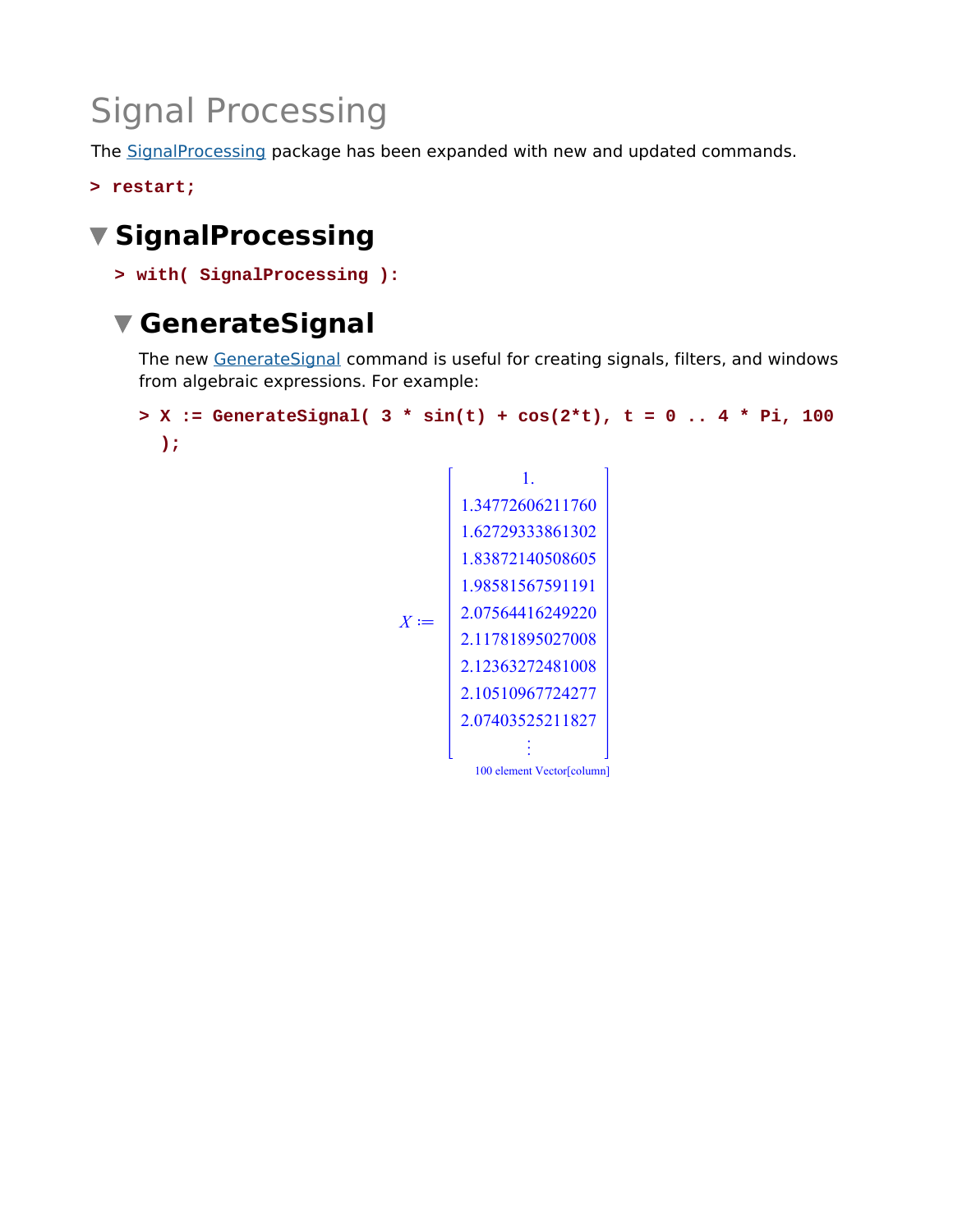```
sample_rate, Times, Signal := GenerateSignal( t * exp(-t), t = 0 
> 
  .. 5, 10^3, 'output' = ['samplerate','times','signal'] );
sample_rate, Times, Signal = 199.80000000000011,
                                                       0.
                                              0.00500500500500500
                                               0.0100100100100100
                                               0.0150150150150150
                                               0.0200200200200200
                                               0.0250250250250250
                                               0.0300300300300300
                                               0.0350350350350350
                                               0.0400400400400400
                                               0.0450450450450450
                                                        «
                                                  1000 element Vector[column]
                                                                   ,
              0.
     0.00498001751332686
     0.00991030954344368
      0.0147912484721253
      0.0196232042023248
      0.0244065441736429
      0.0291416333777046
      0.0338288343734441
      0.0384685073022971
      0.0430610099033036
               «
         1000 element Vector[column]
R := GenerateSignal( t / (1+t^2), t = 0 .. 4, 2^10, 'noisetype' =
> 
  'additive', 'noisedeviation' = 0.01, 'output' = 'record' ):
```

```
The command also packages many related features and data for the signal:
```

```
> R['signalplot'];
```
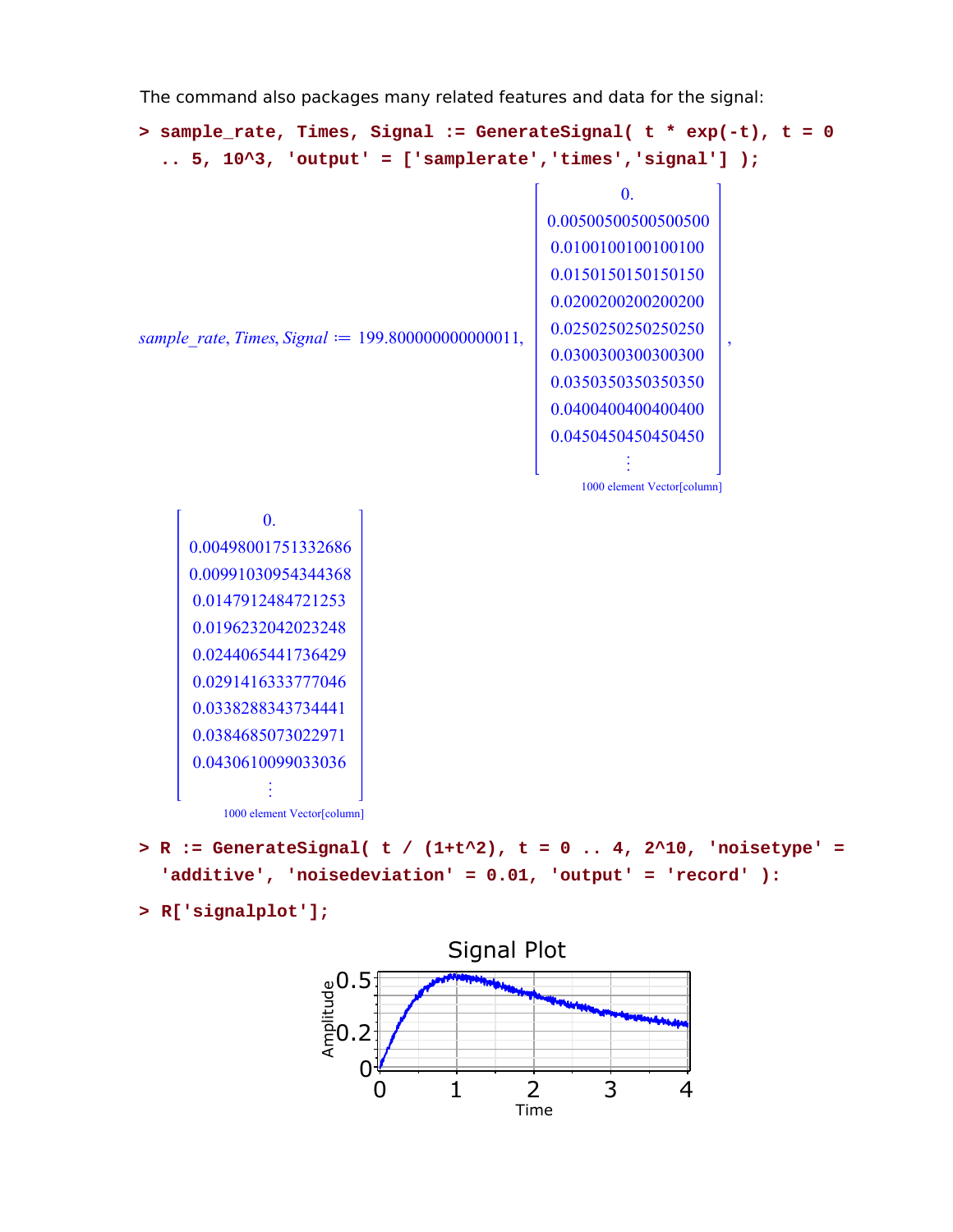#### **> R['periodogram'];**



## **DynamicTimeWarping**

The **DynamicTimeWarping command, which has many applications including speech** recognition and genetic sequencing, determines the best match between two signals by varying the sampling rates dynamically. For example:

```
X := GenerateSignal( 5 + sqrt(1-(t-1)^4), t = 0 .. 2, 200, 
> 
  'mirror' = 'antisymmetric', 'copies' = 4 ):
Y := GenerateSignal( 6 - abs(t-1), t = 0 .. 2, 200, 'mirror' = 
> 
  'antisymmetric', 'copies' = 4 ):
> R := DynamicTimeWarping( X, Y, 'compiled', 'output' = 'record' ):
```

```
> R['unwarpedplot'];
```


The match is computed by inserting zero or more copies of each sample for both signals in such a way that the cost with respect to the metric (taxicab, by default) is minimal.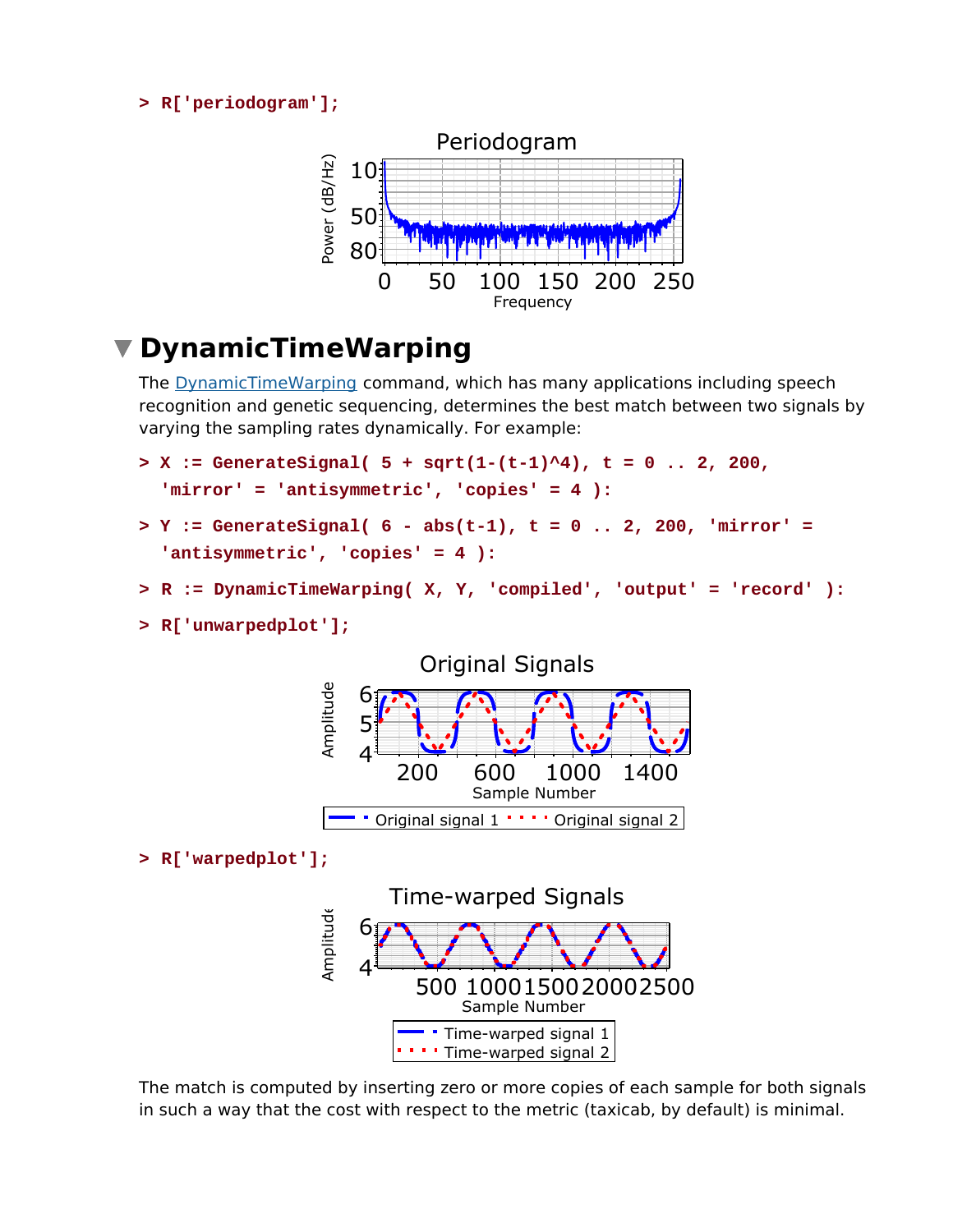For this example:

**> R['cost'];**

28.7505811441736654

In terms of the root mean square error:

```
> R['rmse'];
```
0.0220493272388582497

## **DifferentiateData**

The new DifferentiateData command offers the standard methods, namely Backward, Central, and Forward Difference, and also features spectral differentiation. For example:

```
f := piecewise( t < Pi or t > 3 * Pi, sin(4*t) + 5, 1/10 * sin
> 
 (40*t) + 5 );
 a, b := 0, 4 * Pi;
 n := 2^14;
                      f :=\sin(4t) + 5 t < \pi \text{ or } 3 \pi < t\frac{\sin(40 t)}{10} + 5 otherwise
                                a, b := 0, 4\pin := 16384( dt, T, X ) := GenerateSignal( f, t = a .. b, n, 
> 
  'includefinishtime' = 'false', 'output' = ['timestep','times',
  'signal'] ):
DX := DifferentiateData( X, 1, 'step' = dt, 'method' = 
> 
  'spectral', 'extrapolation' = 'periodic' ):
dataplot( T, [X,DX], 'style' = 'line', 'color' = ['red','blue'], 
> 
  'legend' = ["Signal","First derivative"], 'size' = [500,250] );
                             Signal \longrightarrow First derivative
                    2 4 6 8 10 12
         \overline{4}2 -0
         2
         4
         6
```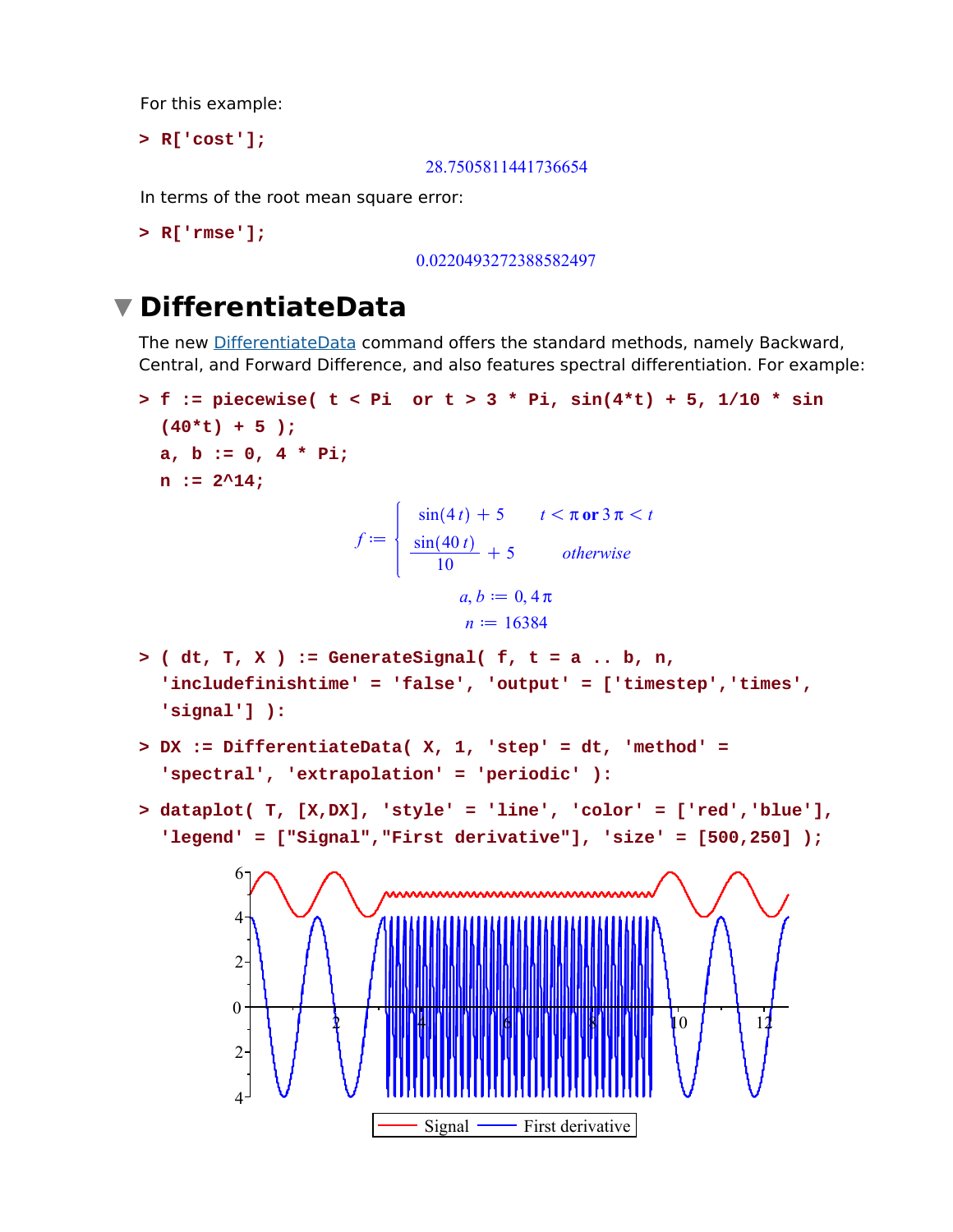### **IntegrateData and IntegrateData2D**

The IntegrateData2D command provides a fast and accurate way of finding the volume under a two-dimensional dataset. For example:

**f := (x,y) -> sqrt( 1 + sin( Pi \* ( x^2 + 3 \* y^2 ) ) ); > a, b, c, d := 0.0, 1.0, -0.5, 1.5;**

$$
f := (x, y) \quad \sqrt{1 + \sin(\pi \cdot (x^2 + 3 \cdot y^2))}
$$

$$
a, b, c, d := 0, 1.0, -0.5, 1.5
$$

**> plot3d( f, a .. b, c .. d );**



**m, n := 100, 100; > dx, dy := evalhf( (b-a) / (m-1) ), evalhf( (d-c) / (n-1) );**  $m, n := 100, 100$  $dx, dy := 0.0101010101010101019, 0.02020202020202037$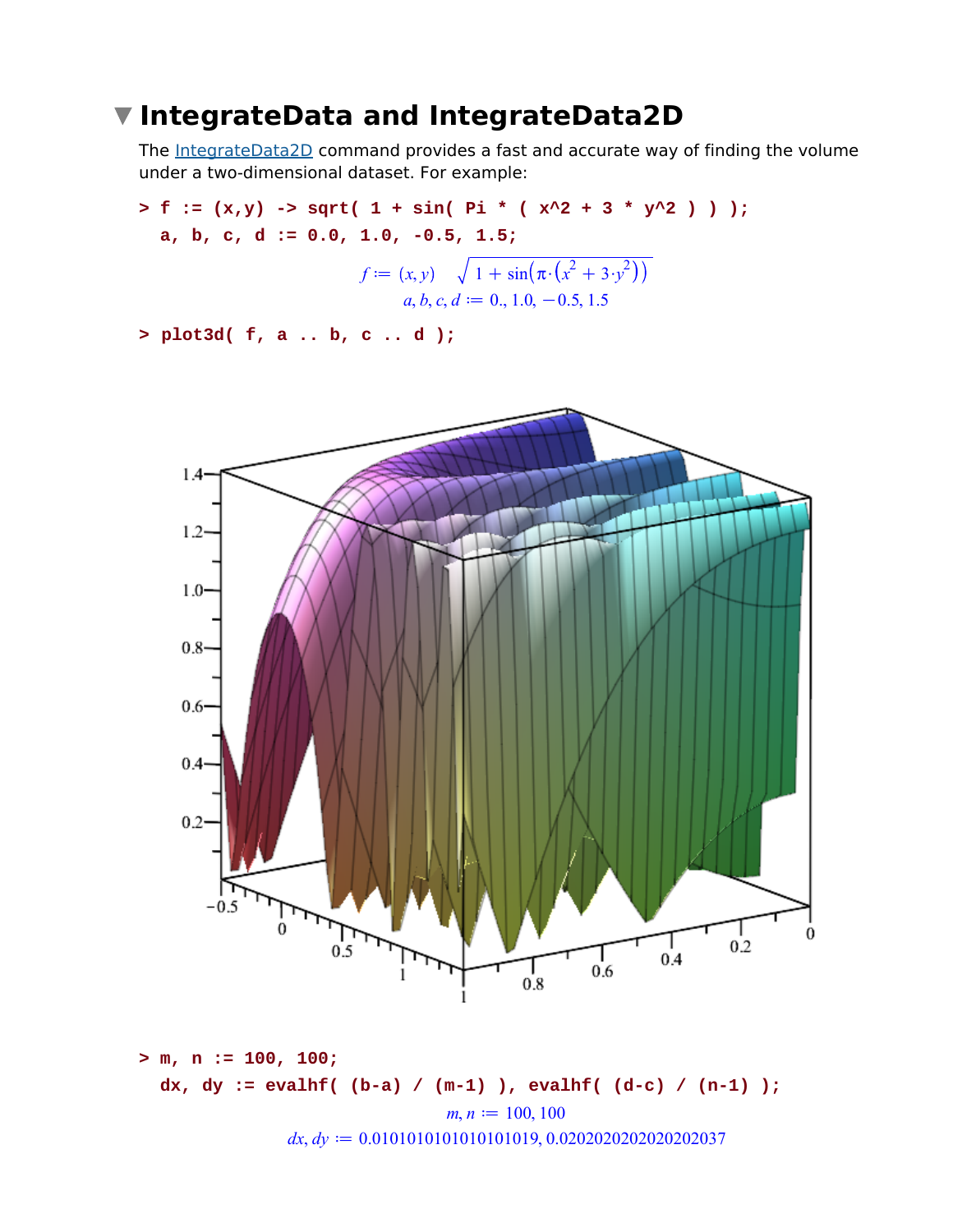| > X := Vector( m, i -> evalhf( a + (i-1) * dx ), 'datatype' =        |                 |  |                |    |                                                                                          |  |  |  |
|----------------------------------------------------------------------|-----------------|--|----------------|----|------------------------------------------------------------------------------------------|--|--|--|
|                                                                      | $'float[8]'$ ): |  |                |    |                                                                                          |  |  |  |
| Y := Vector( n, j -> evalhf( c + (j-1) * dy ), 'datatype' =          |                 |  |                |    |                                                                                          |  |  |  |
| $'float[8]'$ ):                                                      |                 |  |                |    |                                                                                          |  |  |  |
| Z := Matrix( m, n, $(i, j)$ -> evalhf( f( X[i], Y[i] ) ), 'datatype' |                 |  |                |    |                                                                                          |  |  |  |
| $=$ 'float[8]');                                                     |                 |  |                |    |                                                                                          |  |  |  |
|                                                                      |                 |  |                |    | 1.30656296487638 1.30656296487638 1.30656296487638 1.30656296487638 1.30656296487638 1.3 |  |  |  |
| $Z :=$                                                               |                 |  |                |    | 1.35122406134324 1.35122406134324 1.35122406134324 1.35122406134324 1.35122406134324 1.3 |  |  |  |
|                                                                      |                 |  |                |    | 1.38295754218013 1.38295754218013 1.38295754218013 1.38295754218013 1.38295754218013 1.3 |  |  |  |
|                                                                      |                 |  |                |    | 1.40302880476168 1.40302880476168 1.40302880476168 1.40302880476168 1.40302880476168 1.4 |  |  |  |
|                                                                      |                 |  |                |    | 1.41276686457614 1.41276686457614 1.41276686457614 1.41276686457614 1.41276686457614 1.4 |  |  |  |
|                                                                      |                 |  |                |    | 1.41352474569771 1.41352474569771 1.41352474569771 1.41352474569771 1.41352474569771 1.4 |  |  |  |
|                                                                      |                 |  |                |    | 1.40664653803368 1.40664653803368 1.40664653803368 1.40664653803368 1.40664653803368 1.4 |  |  |  |
|                                                                      |                 |  |                |    | 1.39344080846178 1.39344080846178 1.39344080846178 1.39344080846178 1.39344080846178 1.3 |  |  |  |
|                                                                      |                 |  |                |    | 1.37515989082796 1.37515989082796 1.37515989082796 1.37515989082796 1.37515989082796 1.3 |  |  |  |
|                                                                      |                 |  |                |    | 1.35298447186640 1.35298447186640 1.35298447186640 1.35298447186640 1.35298447186640 1.3 |  |  |  |
|                                                                      |                 |  | $\mathbb{R}^n$ | ÷. | $\mathcal{L}^{\mathcal{L}}$                                                              |  |  |  |

#### **IntegrateData2D( X, Y, Z, 'uniform', 'compiled', 'method' = > 'simpson' );**

#### 2.09312887784632640

This command supports both uniform (regular) and non-uniform (irregular) data. The option **uniform** tells the algorithm to skip the check for uniformity and use the uniform version of Simpson's Rule, which is quicker. The existing (added in Maple 2021) onedimensional version of the command, IntegrateData, has been updated to include the **compiled** and **uniform** options.

## **RealPart and ImaginaryPart**

The new RealPart and ImaginaryPart commands complement the existing ComplexToReal command. They, respectively, take a **complex[8]** container and quickly create a **float[8]** container for the real part and imaginary part.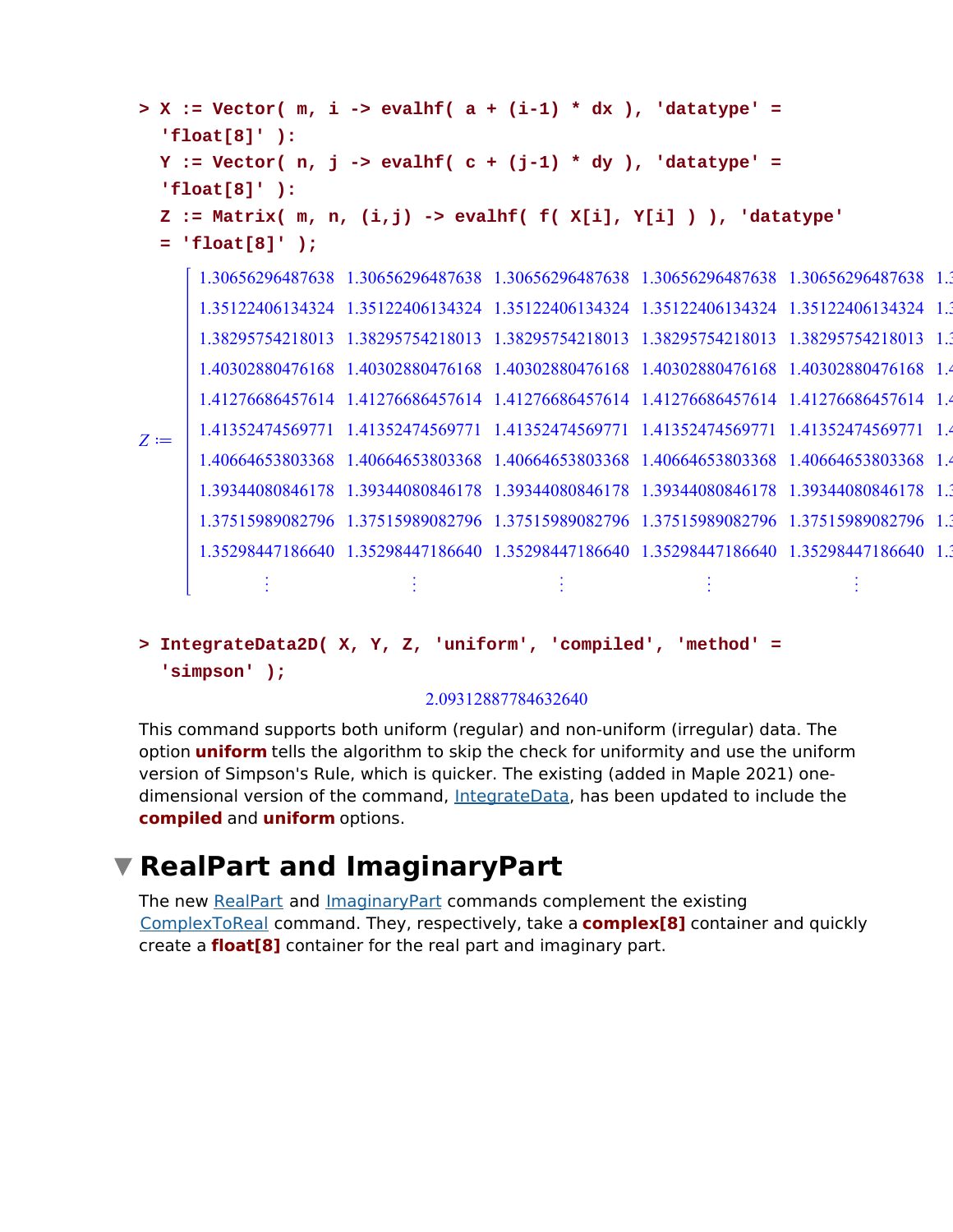For example:

```
X := LinearAlgebra:-RandomVector( 5, 'generator' = -1.0 - 1.0 * I
> 
   .. 1.0 + 1.0 * I, 'datatype' = 'complex[8]' );
                   X := \begin{bmatrix} 0.0799641980758583 + 0.4138348386455261 \end{bmatrix}-0.170954922213783 - 0.0703201167497254 I
                         0.998983240195409 - 0.424301310369726 I
                          -0.763689603106579 + 0.9768358575699611-0.338342009593391 + 0.796972275668599 I
> Y := RealPart( X );
                              Y \coloneqq-0.1709549222137830.998983240195409
                                     0.0799641980758583
                                    -0.763689603106579-0.338342009593391> Z := ImaginaryPart( X );
                             Z \coloneqqK0.0703201167497254
                                    -0.4243013103697260.413834838645526
                                     0.976835857569961
                                     0.796972275668599
```
Of course, if you need both the real and imaginary parts, it is best to use the **ComplexToReal** command:

```
> ComplexToReal( X );
```

| $-0.170954922213783$ | $-0.0703201167497254$ |
|----------------------|-----------------------|
| 0.998983240195409    | $-0.424301310369726$  |
| 0.0799641980758583   | 0.413834838645526     |
| $-0.763689603106579$ | 0.976835857569961     |
| $-0.338342009593391$ | 0.796972275668599     |

### **Insert**

The new Insert command can take one signal, and insert it into another at any point. For example:

```
> n := 2^10;
                                n := 1024X := GenerateSignal( sin(4*t) + 5, t = 0 .. 2 * Pi, n, 
> 'includefinishtime' = 'false' ):
```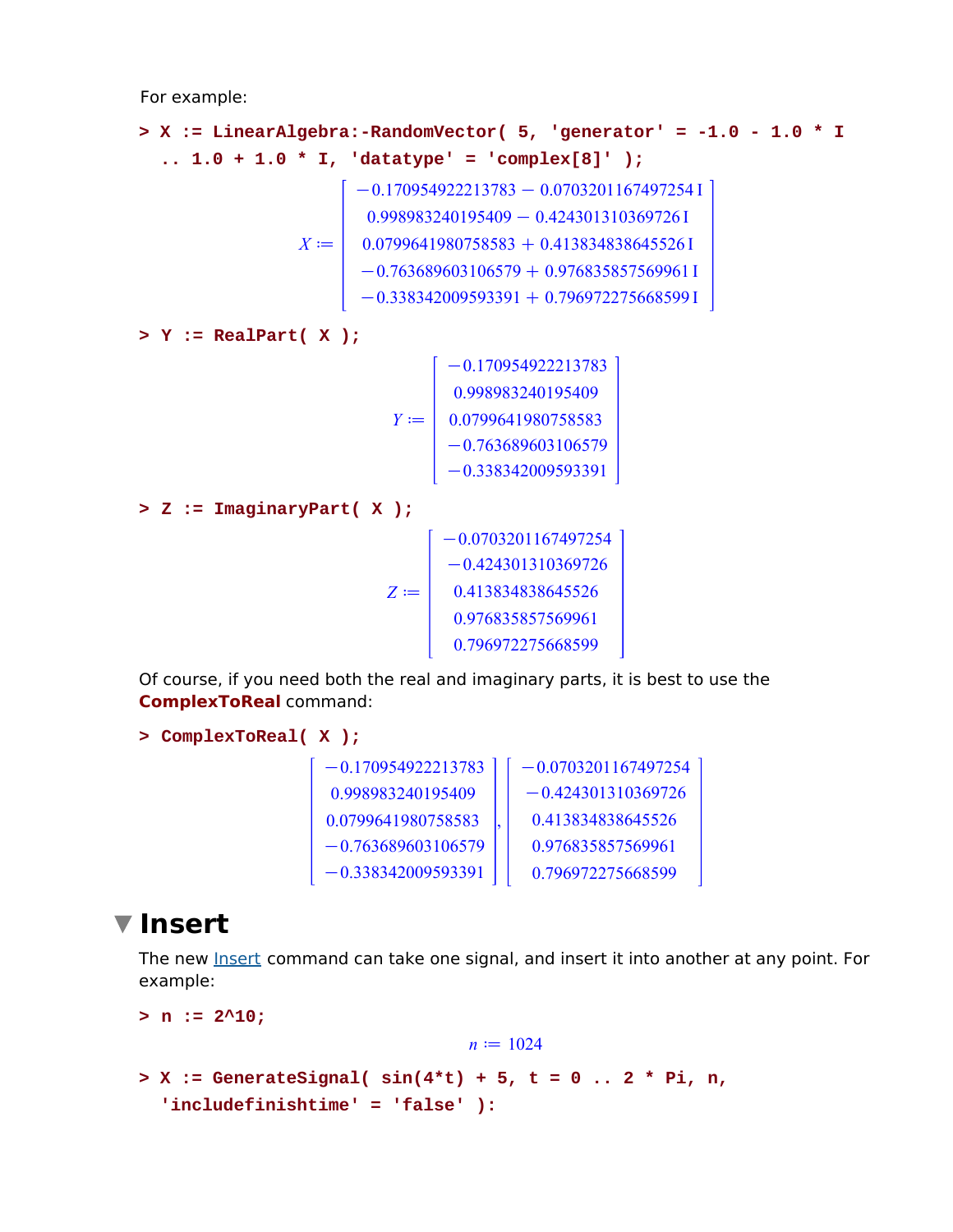

## **FindPeakPoints**

The FindPeakPoints command now has output options for the indices of the peaks and valleys.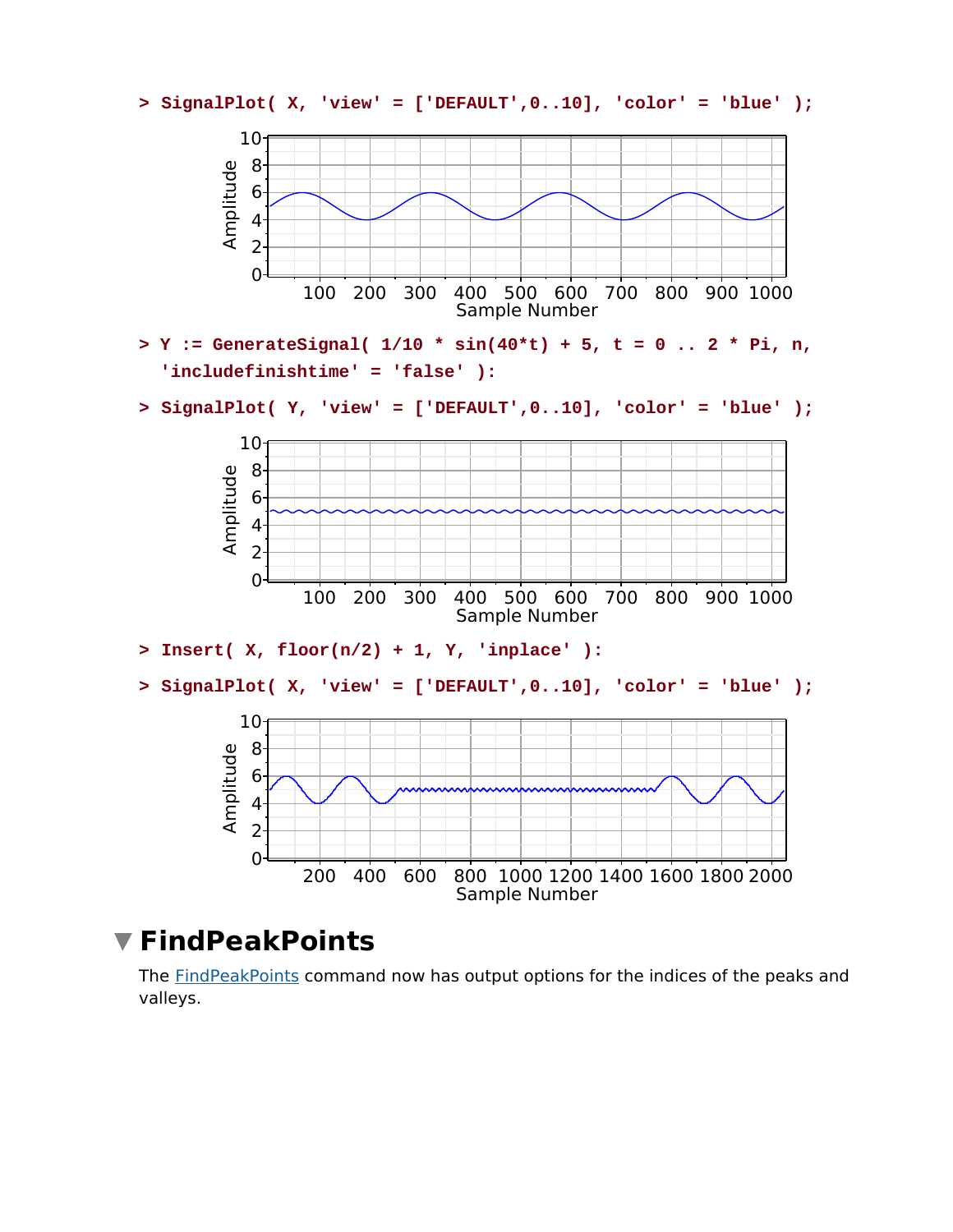For example:

- **> X := < -5, 12, 6, 7, 3, 15, -10 >;**  $X \coloneqq \top$  $-5$   $-10$
- **FindPeakPoints( X, 'output' = 'plot', 'plotincludepoints' = > ['peaks','regular','valleys'], 'gridlines' );**



**> FindPeakPoints( X, 'output' = ['peakindices','valleyindices'] );**